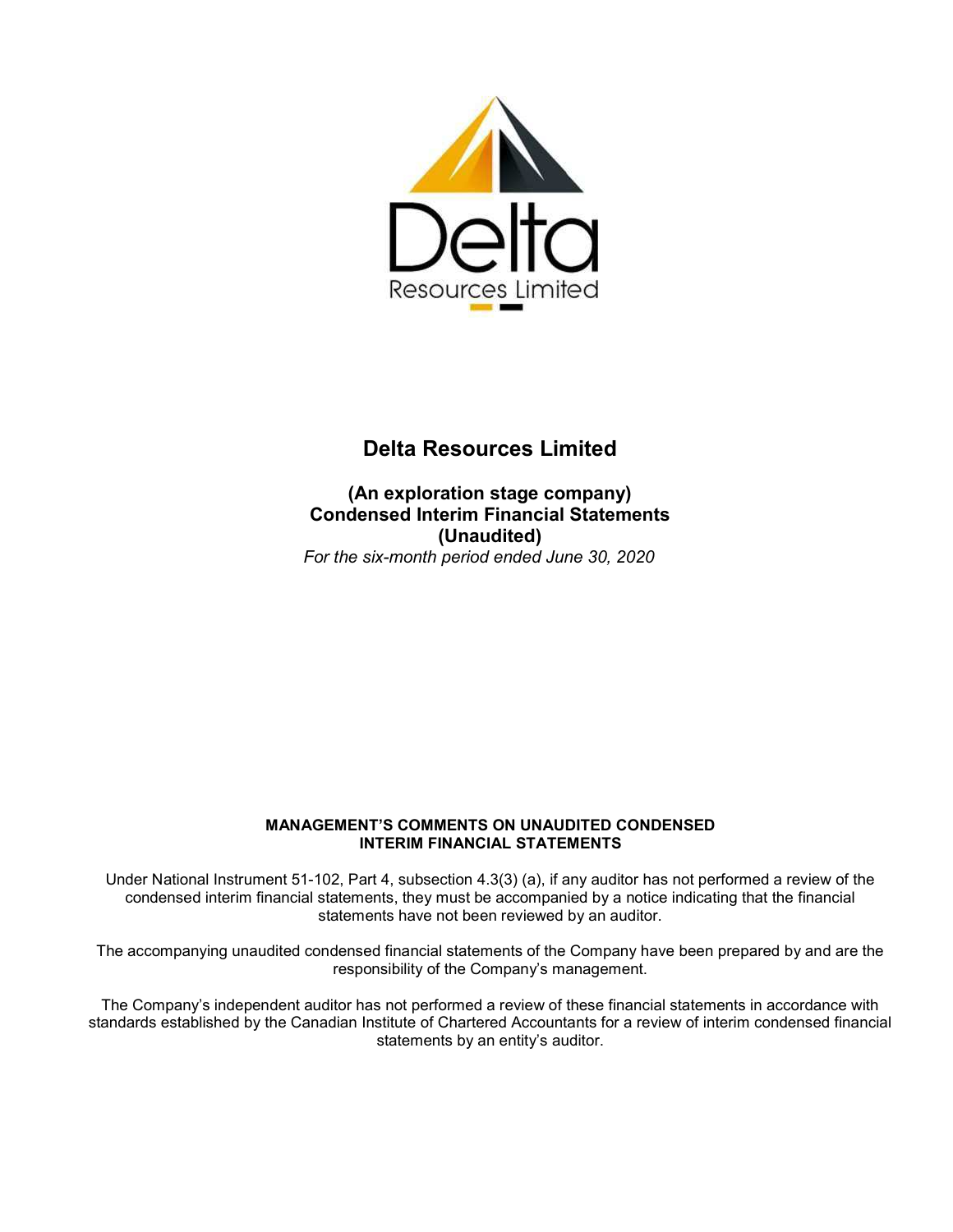# **Page**

#### **Condensed Interim Financial Statements**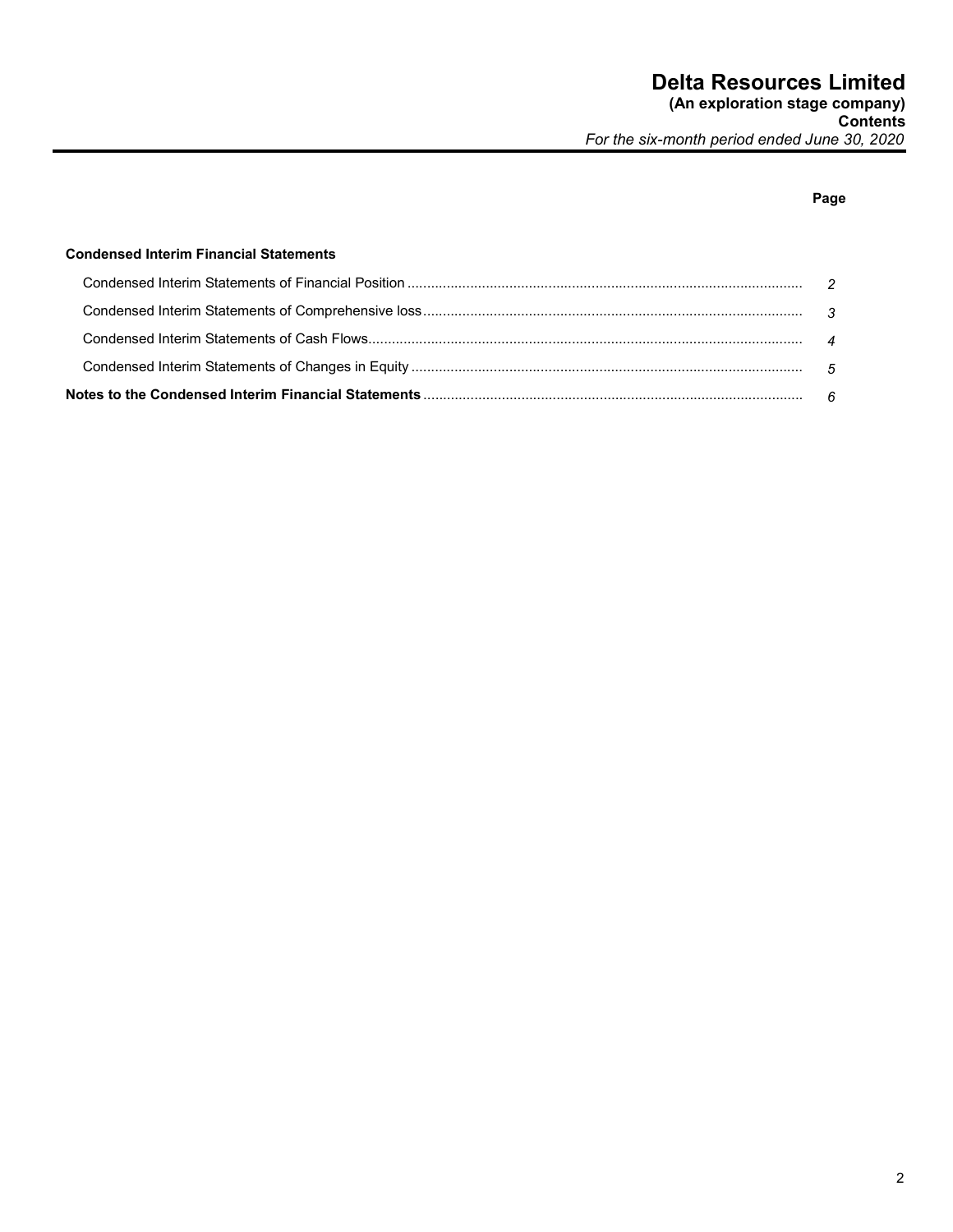|                                                           | <b>Delta Resources Limited</b><br>(An exploration stage company)<br><b>Statements of financial position</b> |                                     |
|-----------------------------------------------------------|-------------------------------------------------------------------------------------------------------------|-------------------------------------|
|                                                           | As at<br><b>June 30,</b><br>2020<br>\$                                                                      | As at<br>December 31,<br>2019<br>\$ |
| <b>ASSETS</b>                                             |                                                                                                             |                                     |
| Current assets:                                           |                                                                                                             |                                     |
| Cash                                                      | 398,200                                                                                                     | 938,809                             |
| Sales tax receivable                                      | 18,648                                                                                                      | 47,288                              |
| Tax credits and credits on duties                         | 145,957                                                                                                     | 35,265                              |
| Prepaid expenses                                          | 102,203                                                                                                     | 78,707                              |
|                                                           | 665,008                                                                                                     | 1,100,069                           |
| Non-current assets:                                       |                                                                                                             |                                     |
| Property and equipment (Note 5)                           | 52,433                                                                                                      | 53,055                              |
|                                                           | 52,433                                                                                                      | 53,055                              |
| <b>Total assets</b>                                       | 717,441                                                                                                     | 1,153,124                           |
| <b>LIABILITIES</b>                                        |                                                                                                             |                                     |
| <b>Current liabilities:</b>                               |                                                                                                             |                                     |
| Accounts payable and accrued liabilities (Notes 6 and 11) | 130,089                                                                                                     | 132,935                             |
|                                                           | 130,089                                                                                                     | 132,935                             |
|                                                           |                                                                                                             |                                     |
| Non-current liabilities:                                  |                                                                                                             |                                     |
| Long-term debt (Note 7)                                   | 40,000                                                                                                      |                                     |
|                                                           | 40,000                                                                                                      |                                     |
| <b>Total liabilities</b>                                  | 170,089                                                                                                     | 132,935                             |
| Shareholders' equity                                      |                                                                                                             |                                     |
| Share capital (Note 8)                                    | 29,849,187                                                                                                  | 29,822,851                          |
| Warrants (Note 8)                                         | 351,491                                                                                                     | 351,491                             |
| Contributed surplus                                       | 7,204,272                                                                                                   | 7,211,707                           |
| Deficit                                                   | (36, 857, 598)                                                                                              | (36, 365, 860)                      |
| Total shareholders' equity                                | 547,352                                                                                                     | 1,020,189                           |
| Total liabilities and shareholders' equity                | 717,441                                                                                                     | 1,153,124                           |
|                                                           |                                                                                                             |                                     |

Going concern, related party transactions, commitments and subsequent events (Notes 3, 11, 12 and 17)

These financial statements were approved by the Company's board of directors on August 27, 2020.

*"Frank Candido" " Roy Millington"*  Frank Candido, Director **Roy Millington, Director** Roy Millington, Director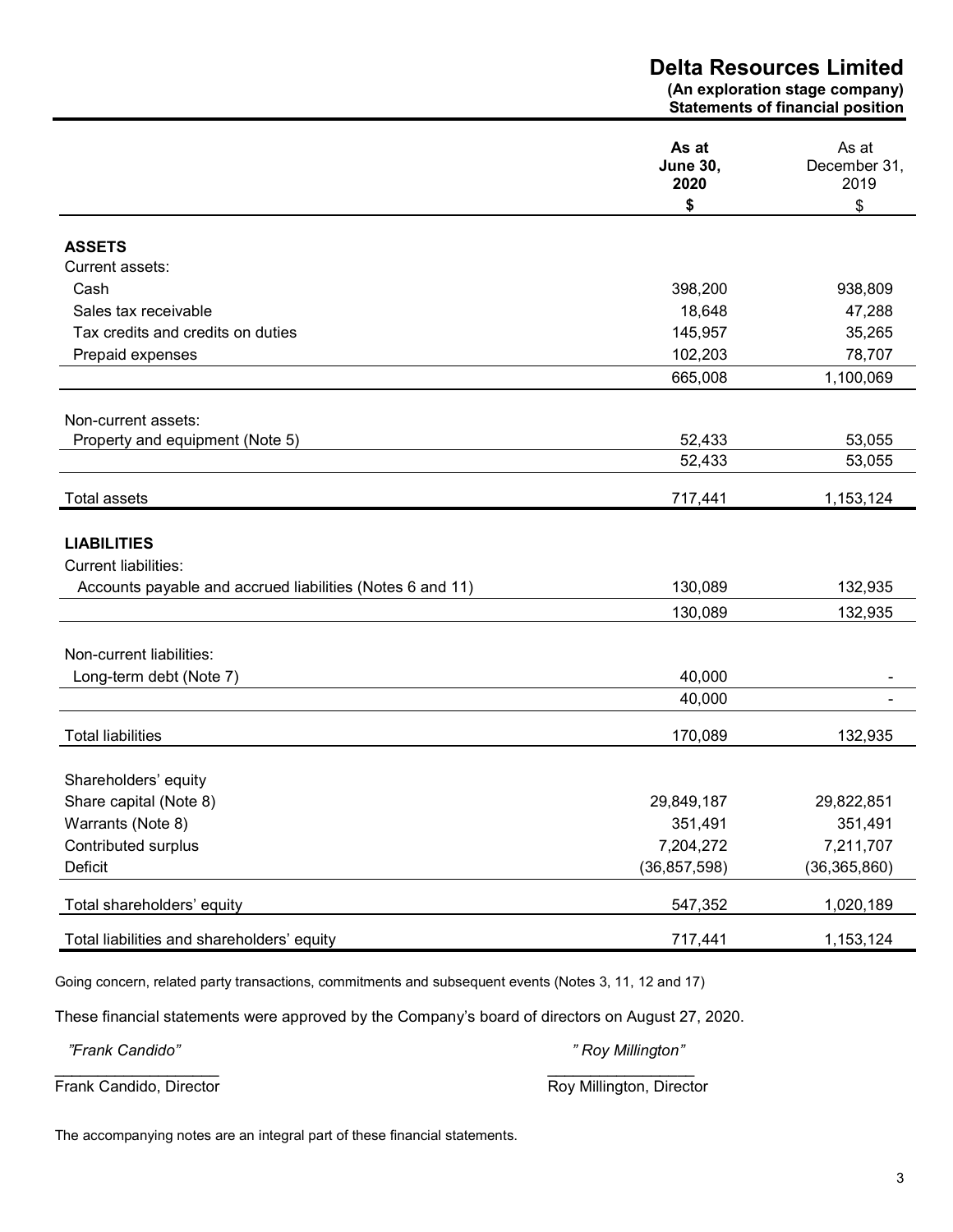**(An exploration stage company) Statements of loss and comprehensive loss** 

*For the three-month and six-month period ended June 30,* 

|                                                         | <b>Three-month period</b><br>ended June 30 |            | Six-month period<br>ended June 30 |            |
|---------------------------------------------------------|--------------------------------------------|------------|-----------------------------------|------------|
|                                                         | 2020                                       | 2019       | 2020                              | 2019       |
|                                                         | \$                                         | \$         | \$                                | \$         |
| <b>Operating Expenses</b>                               |                                            |            |                                   |            |
| Shareholders' information                               | 16,958                                     | 20,816     | 35,899                            | 23,636     |
| Legal, financial and other corporate expenses (Note 11) | 16,637                                     | (69, 191)  | 78,703                            | (50, 291)  |
| Salaries and fringe benefits (Note 11)                  | 7,008                                      |            | 40,379                            |            |
| Travel                                                  | 191                                        | 977        | 8,362                             | 977        |
| <b>Management Fees</b>                                  | 15,000                                     | (65,000)   | 30,000                            | (50,000)   |
| General administrative expenses                         | 7,986                                      | 8,340      | 18,595                            | 13,182     |
| Exploration and evaluation expenditures (Note 9)        | 99,478                                     | (550)      | 285,629                           | (499)      |
| Depreciation (Note 5)                                   | 311                                        | 349        | 622                               | 694        |
|                                                         | 163,569                                    | (104, 259) | 498,189                           | (62, 301)  |
| <b>Other Income</b>                                     |                                            |            |                                   |            |
| Rental income                                           |                                            |            | 5,100                             |            |
| Other revenues (Note 9)                                 | 861                                        |            | 861                               |            |
| Interest income                                         | 437                                        |            | 490                               |            |
| Net (loss) income and comprehensive (loss) income       | (162,271)                                  | 104,259    | (491, 738)                        | 62,301     |
|                                                         |                                            |            |                                   |            |
| Basic and fully diluted loss per common share (Note 15) | (0.006)                                    | (0.007)    | (0.017)                           | (0.004)    |
| Basic and fully diluted weighted average number of      |                                            |            |                                   |            |
| common shares during the period (Note 15)               | 29,104,833                                 | 15,075,107 | 29,086,151                        | 14,363,675 |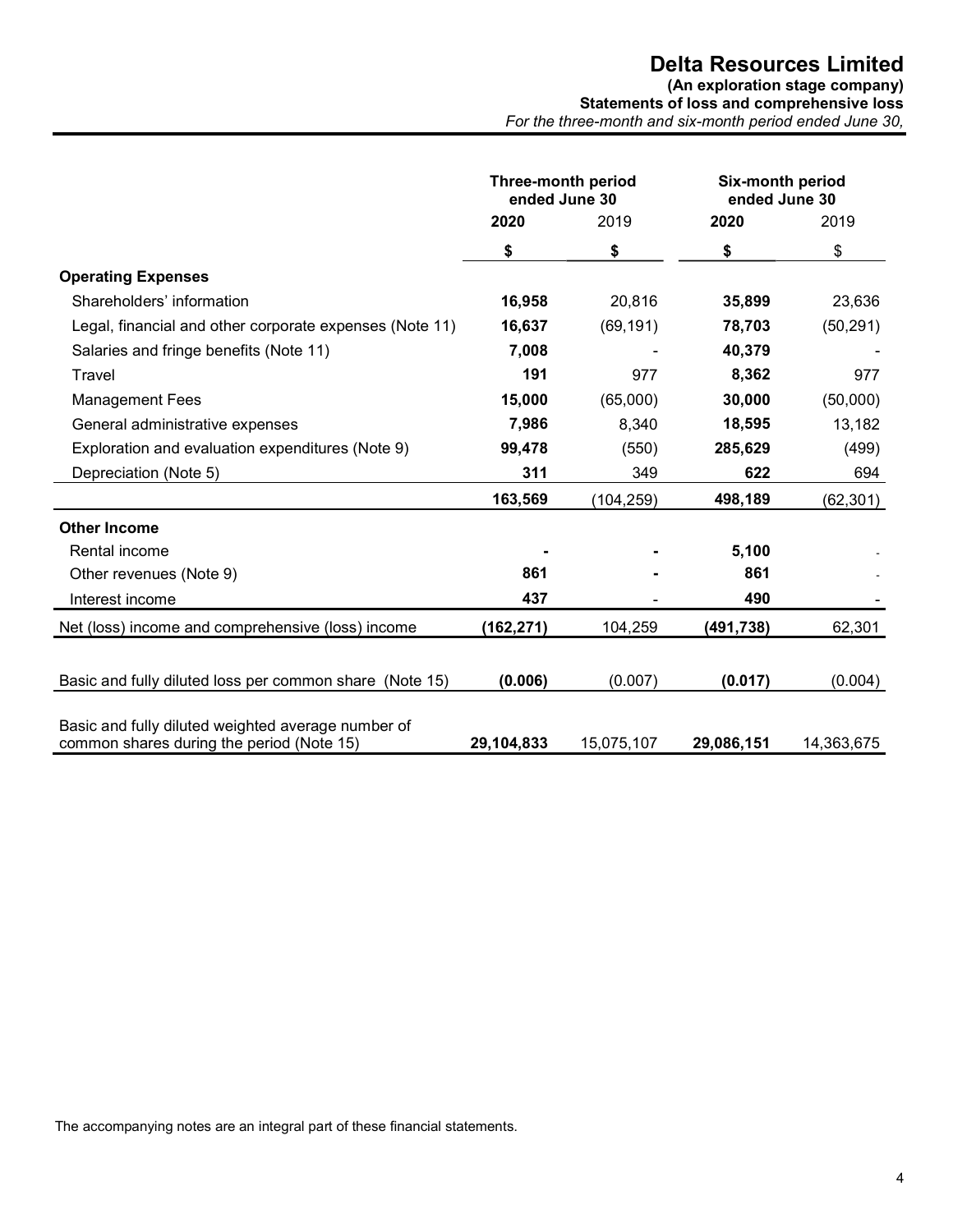**(An exploration stage company)** 

**Statements of cash flows** 

*For the three-month and six-month period ended June 30,* 

|                                                                              | For the three-month<br>period ended<br>June 30 |            |            | For the six-month<br>period ended<br>June 30 |  |
|------------------------------------------------------------------------------|------------------------------------------------|------------|------------|----------------------------------------------|--|
|                                                                              | 2020                                           | 2019       | 2020       | 2019                                         |  |
|                                                                              | \$                                             | \$         | \$         | \$                                           |  |
| CASH PROVIDED BY (USED IN):                                                  |                                                |            |            |                                              |  |
| <b>Operating activities:</b>                                                 |                                                |            |            |                                              |  |
| Net (loss) income and comprenhensive (loss) income                           | (162, 271)                                     | 104,259    | (491, 738) | 62,301                                       |  |
| Adjustments for items not affecting cash:                                    |                                                |            |            |                                              |  |
| Tax credits and credits on duties                                            | (44, 549)                                      | (576)      | (117, 131) | (576)                                        |  |
| Depreciation                                                                 | 311                                            | 349        | 622        | 694                                          |  |
| Share issuance in consideration of exploration and<br>evalution expenditures |                                                |            | 7,750      |                                              |  |
| (Loss) income from operations                                                | (206, 509)                                     | 104,032    | (600, 497) | 62,419                                       |  |
| Net change in non-cash operating working capital<br>items (Note 10)          | (43, 570)                                      | (273, 586) | 2,298      | (269, 942)                                   |  |
| Cash flows related to operating activities                                   | (250, 079)                                     | (169, 554) | (598, 199) | (207, 523)                                   |  |
|                                                                              |                                                |            |            |                                              |  |
| <b>Investing Activities:</b>                                                 |                                                |            |            |                                              |  |
| Receipt of mining tax credit                                                 | 6,439                                          |            | 6,439      |                                              |  |
| Cash flows related to investing activities                                   | 6,439                                          |            | 6,439      |                                              |  |
| <b>Financing activities:</b>                                                 |                                                |            |            |                                              |  |
| Long-term debt                                                               | 40,000                                         |            | 40,000     |                                              |  |
| Cash inflow related to share capital                                         | 12,000                                         | 372,000    | 12,000     | 372,000                                      |  |
| Share issue costs                                                            |                                                | (7,048)    | (849)      | (7,048)                                      |  |
| Cash flows related to financing activities                                   | 52,000                                         | 364,952    | 51,151     | 364,952                                      |  |
| (Decrease) increase in cash and cash equivalents                             | (191, 640)                                     | 195,398    | (540, 609) | 157,429                                      |  |
| Cash and cash equivalents, beginning of period                               | 589,840                                        | 29,798     | 938,809    | 67,767                                       |  |
| Cash and cash equivalents, end of period                                     | 398,200                                        | 225,196    | 398,200    | 225,196                                      |  |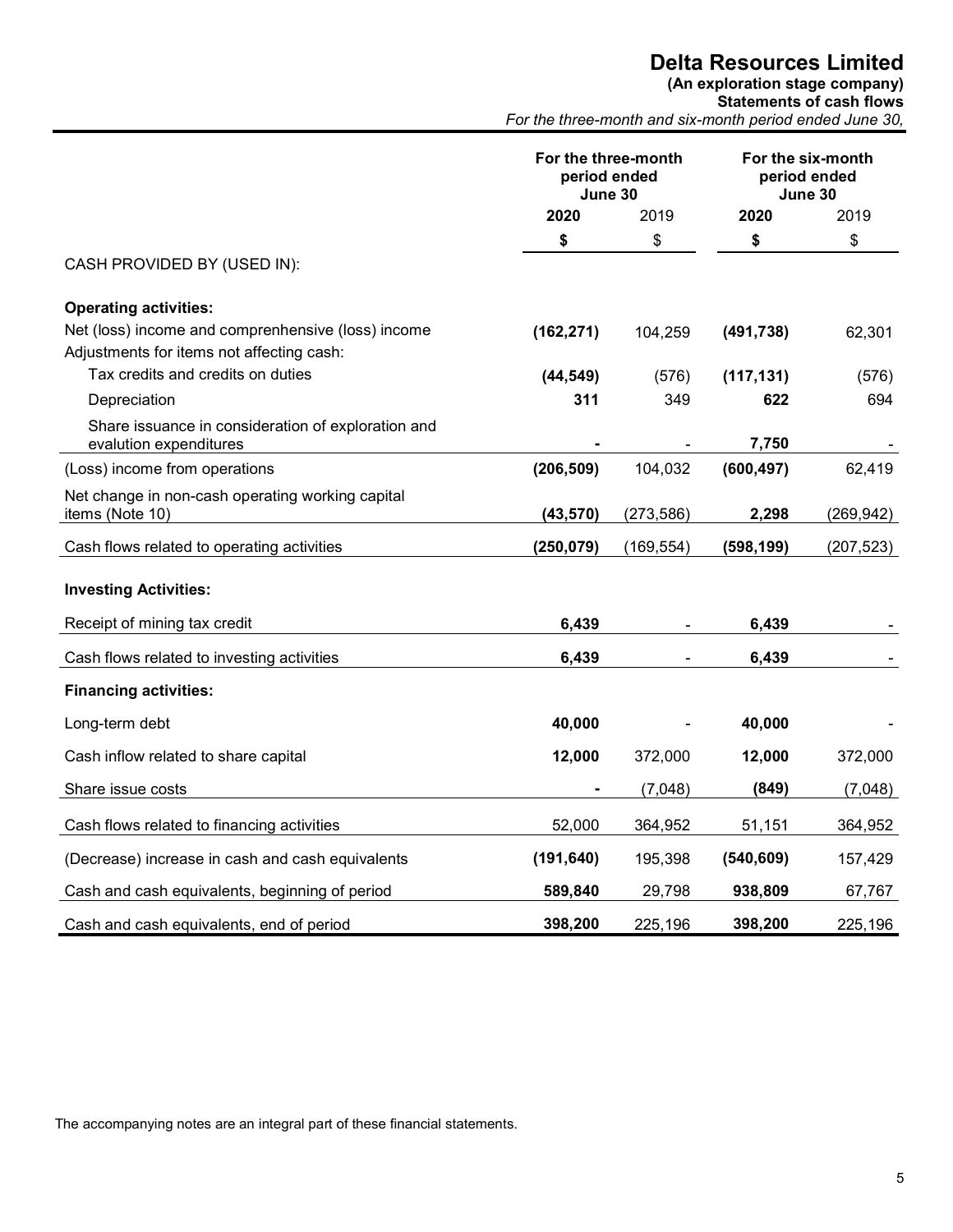# **Delta Resources Limited (An exploration stage company) Statements of changes in equity (deficiency)** *For the three-month and six-month period ended June 30,*

|                                                                                  | Common<br>Shares<br>(note 8) | Amount<br>\$<br>(note 8) | Warrants<br>\$<br>(note 8) | Contributed<br>Surplus<br>(note 8) | Deficit<br>\$  | Total<br>\$ |
|----------------------------------------------------------------------------------|------------------------------|--------------------------|----------------------------|------------------------------------|----------------|-------------|
|                                                                                  |                              |                          |                            |                                    |                |             |
| Balance, January 1, 2020                                                         | 29,049,338                   | 29,822,851               | 351,491                    | 7,211,707                          | (36, 365, 860) | 1,020,189   |
| Share issuance in consideration<br>of exploration and evaluation<br>expenditures | 50,000                       | 7,750                    |                            |                                    |                | 7,750       |
| <b>Options exercised</b>                                                         | 100,000                      | 19,435                   |                            | (7, 435)                           |                | 12,000      |
| <b>Share issue costs</b>                                                         |                              | (849)                    |                            |                                    |                | (849)       |
| <b>Comprehensive loss</b>                                                        |                              |                          |                            |                                    | (491,738)      | (491,738)   |
| <b>Balance, June 30, 2020</b>                                                    | 29,199,338                   | 29,849,187               | 351,491                    | 7,204,272                          | (36, 857, 598) | 547,352     |
| Balance, January 1, 2019                                                         | 13,644,338                   | 28,193,334               | $\overline{\phantom{a}}$   | 7,115,518                          | (35, 556, 047) | (247, 195)  |
| Share issuance                                                                   | 6,200,000                    | 172,902                  |                            |                                    |                | 172,902     |
| Warrants issued                                                                  |                              |                          | 199,098                    |                                    |                | 199,098     |
| Share issue costs                                                                |                              | (7,048)                  |                            |                                    |                | (7,048)     |
| Comprehensive income                                                             |                              |                          |                            |                                    | 62,301         | 62,301      |
| Balance, June 30, 2019                                                           | 19,844,338                   | 28,359,188               | 199,098                    | 7,115,518                          | (35, 493, 746) | (180, 058)  |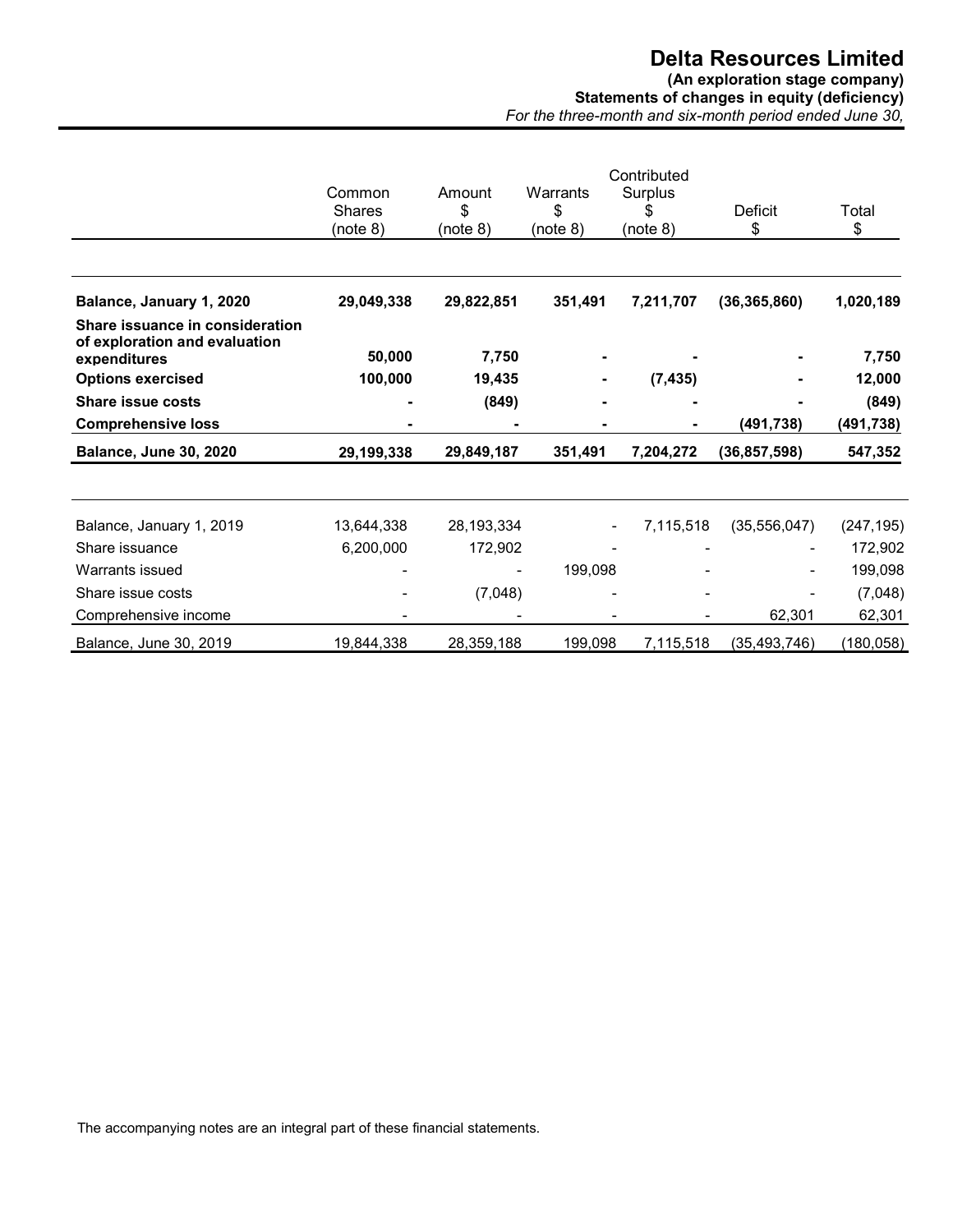# **1. Nature of operations**

Delta Resources Limited (the "Company") is a corporation continued under the Business Corporations Act (Ontario) incorporated on January 19, 1946. The Company changed its name to Delta Resources Limited from Golden Hope Mines Limited in June 2019. The Company's principal operations are mining properties and exploration expenditures made on properties that are not in commercial production. The Company is exploring its mining properties and has not determined whether or not the properties contain economically recoverable resources. The address of the registered office is 1718, Christine Crescent, Kingston, Ontario, Canada, K7L 4V4.

The Company's shares are listed under the symbol DLTA on the TSX Venture Exchange.

#### **2. Basis of preparation**

#### **Statement of Compliance**

The condensed interim financial statements of the Company have been prepared in accordance with International Accounting Standard 34, Interim Financial Reporting. The same accounting policies and methods of computation were followed in the preparation of these condensed interim financial statements as were followed in the preparation of the financial statements for the year ended December 31, 2019. These condensed interim financial statements do not include all of the information required for full annual financial statements and should be read in conjunction with the financial statements for the year ended December 31, 2019 which have been prepared in accordance with IFRS, as issued by the International Accounting Standards Board.

The Board of Directors approved these financial statements on August 27, 2020.

#### **Basis of preparation**

These financial statements have been prepared on a going concern basis under the historical cost convention, unless specifically stated in the financial statements.

#### **Functional and Presentation currency**

These financial statements are presented in Canadian Dollars because that is the currency of the primary economic environment in which the Company operates, and is the functional currency of the Company.

#### **3. Going concern**

The Company has not yet determined whether its mining properties contain mineral deposits that are economically recoverable. The recoverability of mining properties is dependent on the discovery of economically recoverable reserves and resources; securing and maintaining title and beneficial interest in the properties; and the ability to obtain the financing required to complete exploration, evaluation, development and construction or the proceeds from the sale of such assets.

The accompanying financial statements have been prepared using assumptions applicable to a going concern, which contemplates the realization of assets and settlement of liabilities in the normal course of business as they come due. In assessing whether the going concern assumption is appropriate, management takes into account all available information about the future, which is at least, but not limited to, twelve months from the end of the reporting period.

Management is aware in making its assessment of material uncertainties related to events and conditions that lend a significant doubt on the Company's ability to continue as a going concern and, accordingly, the appropriateness of the use of accounting principles applicable to a going concern, as described in the following paragraph. These financial statements do not reflect the adjustment to the carrying values of assets and liabilities, expenses and financial position classifications that would be necessary were the going concern assumption not appropriate. These adiustments could be material.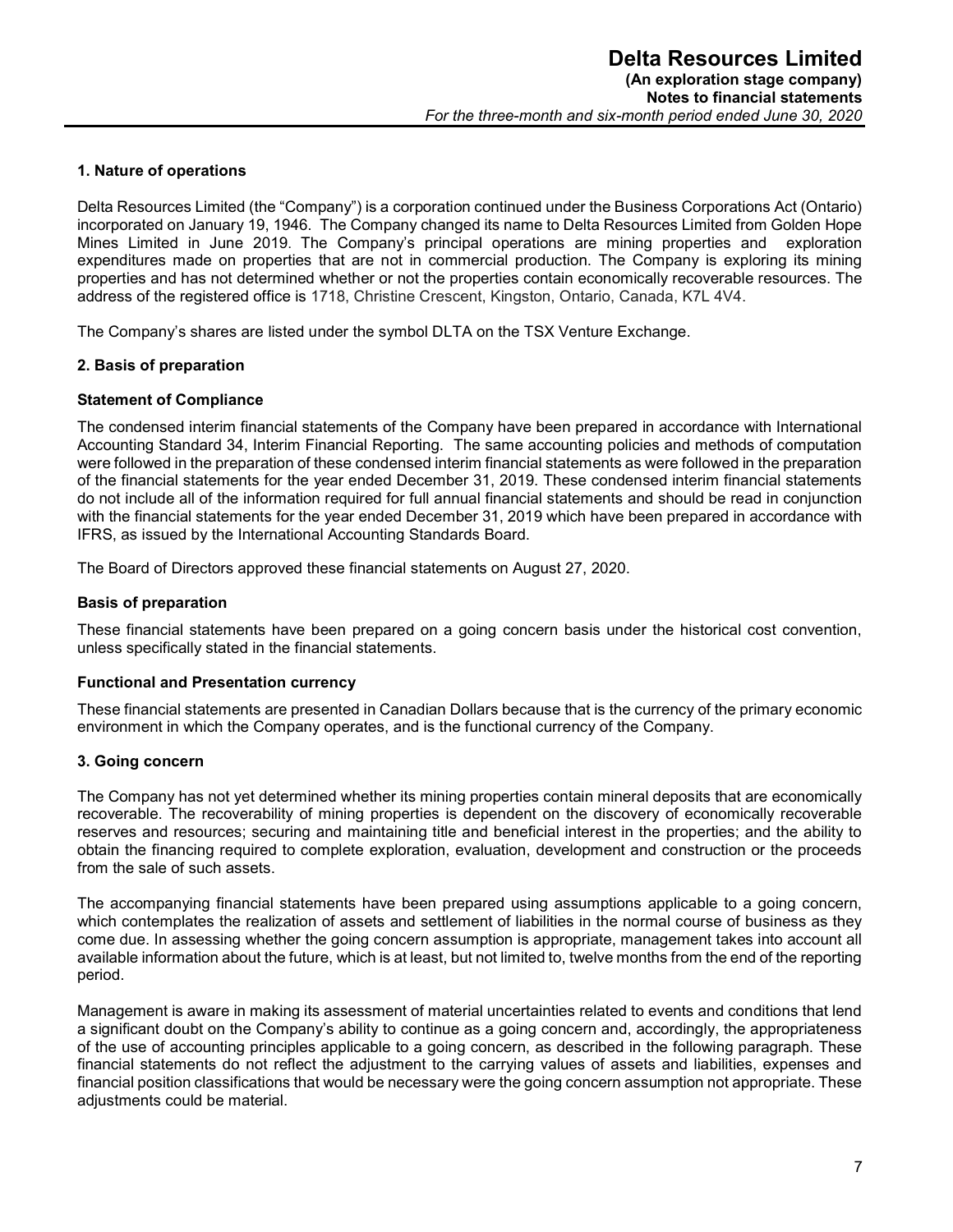# **3. Going concern – Cont'd**

There are several adverse conditions that indicate the existence of a material uncertainty which may cast significant doubt about the soundness of the going concern assumption. The Company had recurring losses in prior years and has accumulated losses of \$36,857,598 since its inception and expects to incur further losses in the development of its business. Further, the business of mining and exploration involves a high degree of risk and there can be no assurance that current exploration programs will result in profitable mining operations. In addition to ongoing working capital requirements, the Company must secure sufficient funding for the exploration and evaluation programs and pay general and administrative costs. The Company's ability to continue as a going concern is dependent on being able to obtain the necessary financing to satisfy its liabilities as they become due. As at June 30, 2020, the Company has a working capital of \$534,919.

There is a material uncertainty regarding the Company's ability to secure financing in the future or that these sources of funding will be available. If management is unable to obtain new funding, the Company may be unable to continue its operations, and amounts realized for assets may be less than amounts reflected in these financial statements.

Any funding shortfall may be met in the future in a number of ways, including but not limited to, the issuance of new debt or equity instruments, reduction in expenditures and/or the introduction of joint venture partners and/or business combinations on terms which are acceptable to the Company. Although the Company has been successful in the past at raising funds, there can be no assurance the Company will be able to secure financing in the future or that these sources of funding will be available.

#### **4. Critical accounting estimates, judgments and assumptions**

When preparing its financial statements, management undertakes a number of judgments, estimates and assumptions about recognition and measurement of assets, liabilities, income and expenses. The actual results may differ from the judgments, estimates and assumptions made by management in the audited financial statement ended December 31, 2019.

#### *COVID-19 estimation uncertainty*

Since beginning of March 2020, the outbreak of the novel strain of coronavirus, specifically identified as "COVID-19", has resulted in governments worldwide enacting emergency measures to combat the spread of the virus. These measures have caused material disruption to businesses globally resulting in an economic slowdown.

The Company is continuing its activities to further the Company's objectives during this uncertain and rapidly evolving time and to follow the recommendations of Quebec Government and Health Canada/Santé Québec. It is not possible to reliably estimate the length and severity of these developments and the impact on the financial results and condition of the Company and its operating in future periods.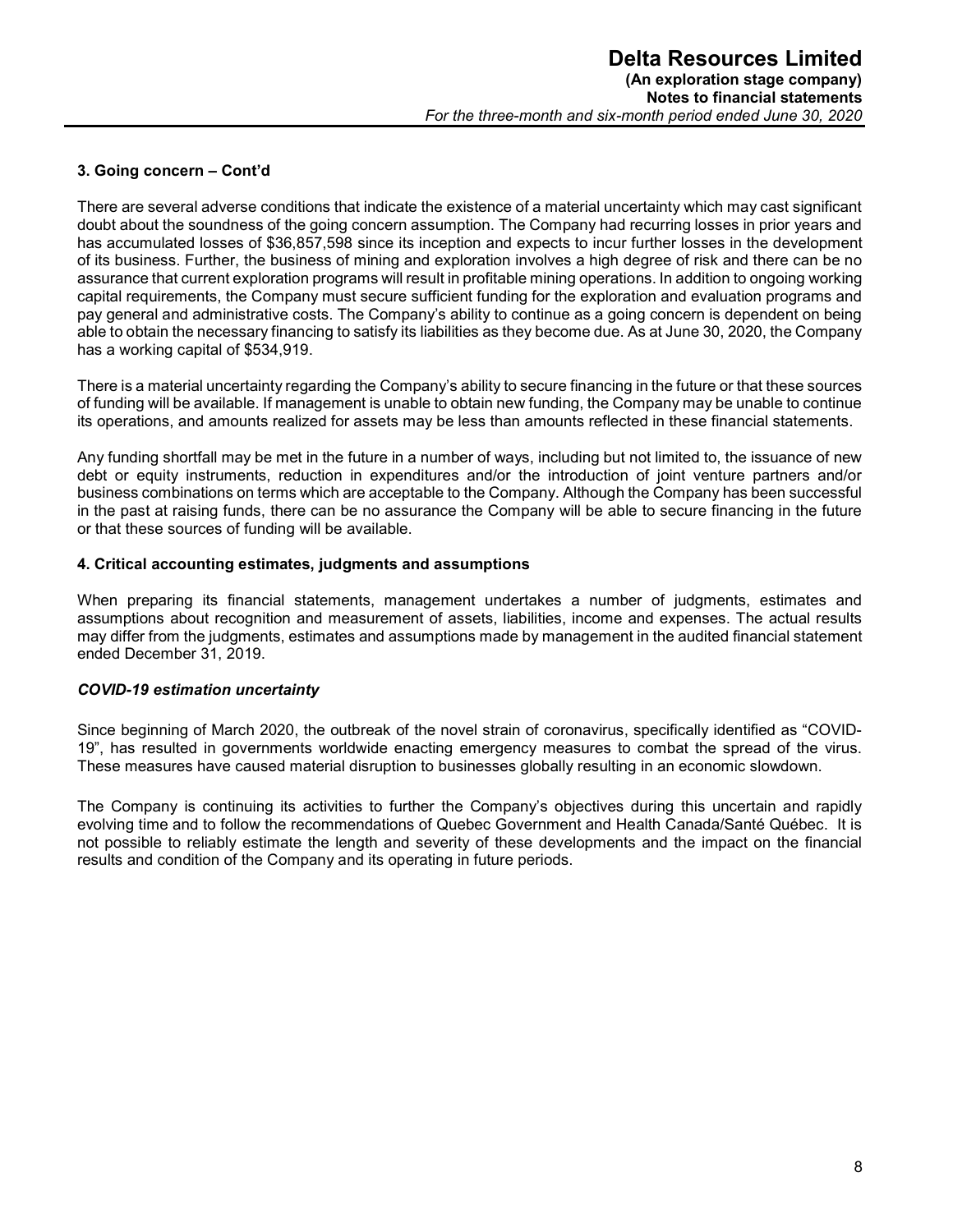# **(An exploration stage company)**

**Notes to financial statements**  *For the three-month and six-month period ended June 30, 2020*

# **5. Property and equipment**

|                                                                                           | <b>Building</b>    | Land   | Computer         | <b>Total</b>       |
|-------------------------------------------------------------------------------------------|--------------------|--------|------------------|--------------------|
|                                                                                           | \$                 | \$     | \$               | \$                 |
| 2020                                                                                      |                    |        |                  |                    |
| Cost:                                                                                     |                    |        |                  |                    |
| Balance at January 1                                                                      | 41,712             | 25,351 | 1,550            | 68,613             |
| Balance at June 30                                                                        | 41,712             | 25,351 | 1,550            | 68,613             |
| Accumulated Depreciation:                                                                 |                    |        |                  |                    |
| Balance at January 1<br>Additions                                                         | (14, 398)<br>(545) |        | (1, 160)<br>(77) | (15, 558)<br>(622) |
| Balance at June                                                                           | (14, 943)          |        | (1, 237)         | (16, 180)          |
| Net book value                                                                            | 26,769             | 25,351 | 313              | 52,433             |
| 2019                                                                                      |                    |        |                  |                    |
| Cost:                                                                                     |                    |        |                  |                    |
| Balance at January 1                                                                      | 41,712             | 25,351 | 1,550            | 68,613             |
| Balance at June 30                                                                        | 41,712             | 25,351 | 1,550            | 68,613             |
| Accumulated Depreciation:                                                                 |                    |        |                  |                    |
| Balance at January 1                                                                      | (13,260)           |        | (899)            | (14, 159)          |
| Additions                                                                                 | (565)              | Ξ.     | (129)            | (694)              |
| Balance at June 30                                                                        | (13, 825)          |        | (1,028)          | (14, 853)          |
| Net book value                                                                            | 27,887             | 25,351 | 522              | 53,760             |
| The building represents a warehouse at Ste-Justine, Quebec, for exploration site storage. |                    |        |                  |                    |

# **6. Accounts payable and accrued liabilities**

| <b>June 30,</b> | December 31,<br>2019 |
|-----------------|----------------------|
|                 | \$                   |
| 103,782         | 132,608              |
| 26,307          | 327                  |
| 130,089         | 132,935              |
|                 | 2020                 |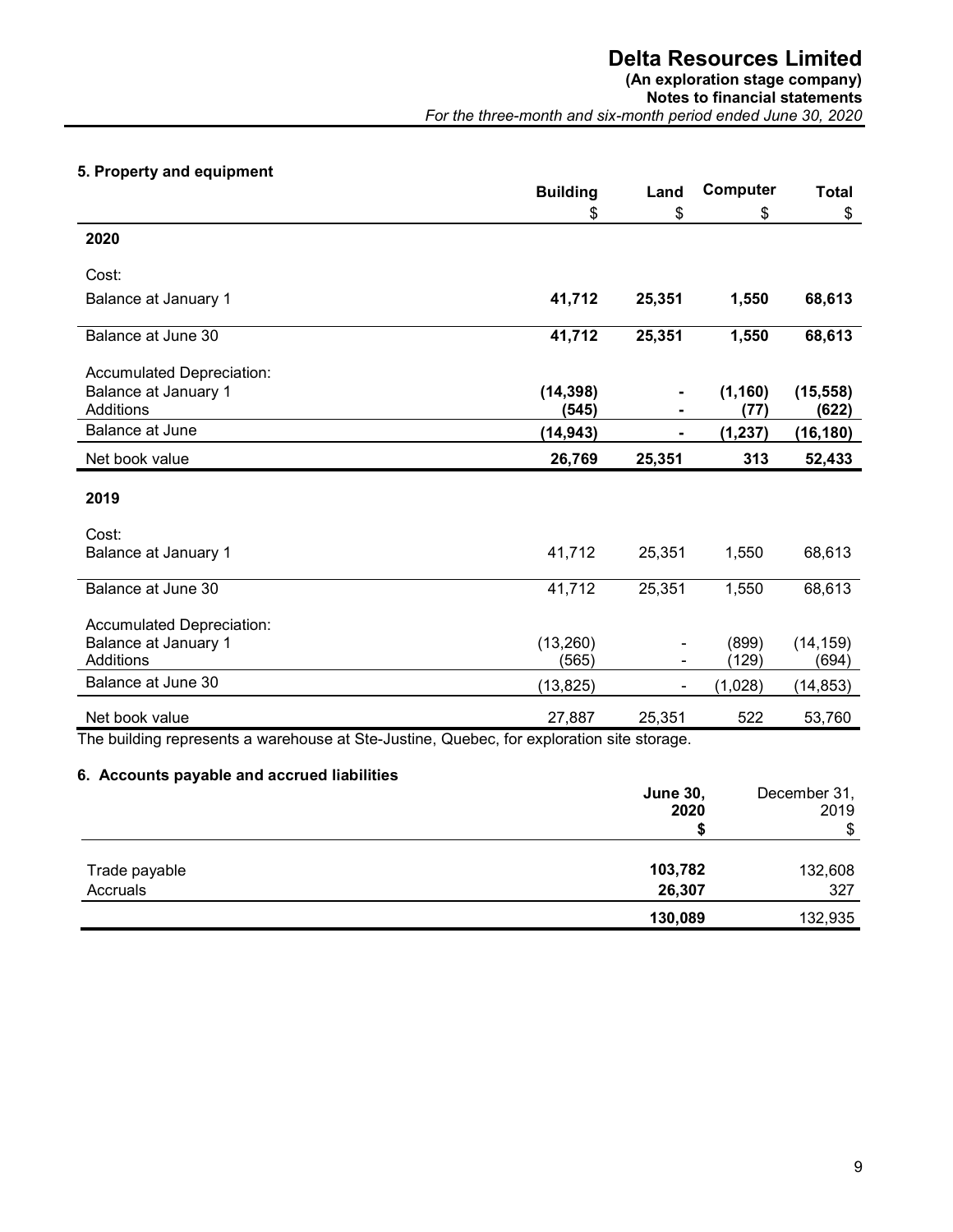# **7. Long-term debt**

On May 7, 2020, the Company received a interest-free loan of \$40,000 under the Canada Emergency Business account program. The loan will mature on December 31, 2022. Repaying the balance of the loan on or before December 2022 will result in loan forgiveness of 25% (\$10,000).

# **8. Share capital**

*Authorized:* An unlimited number common shares, without par value:

Changes in Company capital share were as follows:

|                                                                                            | <b>June 30,</b><br>2020 |            | December 31,<br>2019 |            |
|--------------------------------------------------------------------------------------------|-------------------------|------------|----------------------|------------|
|                                                                                            | <b>Number</b>           | Amount     | Number               | Amount     |
|                                                                                            |                         | S          |                      | \$         |
| Balance, beginning of period                                                               | 29,049,338              | 29,822,851 | 13,644,338           | 28,193,334 |
| Share issuance with warrants $(3)(4)$                                                      |                         | ۰          | 11,275,000           | 951,053    |
| Share issuance in consideration of<br>exploration and evaluation expenditures<br>(2)(5)(6) | 50,000                  | 7,750      | 1,500,000            | 327,500    |
| Warrants exercised $(7)$                                                                   |                         |            | 2,630,000            | 400,056    |
| Share-based compensation exercised (1)                                                     | 100,000                 | 19,435     |                      |            |
| Share issue costs                                                                          |                         | (849)      |                      | (49,092)   |
| Balance, end of period                                                                     | 29,199,338              | 29,849,187 | 29,049,338           | 29,822,851 |

- (1) On June 26, 2020, the Company received \$12,000 following the exercise of 100,000 share-based compensation at a price of \$0.12 each.
- (2) On February 28, 2020, the Company issued 50,000 common shares pursuant the acquisition of 14 new claims contiguous to the Delta-2 / R-14 property. The total fair value of the common shares issued was \$7,750 (Note 9). The securities issued under this acquisition are restricted from trading until June 29, 2020.
- (3) On June 10, 2019, the Company issued 6,200,000 units at a price of \$0.06 per unit, for gross proceeds of \$372,000. Each unit consists of one common share and one share purchase warrant. Each warrant entitles its holder to purchase one common share of the Company at \$0.12 for a 36-month period. An amount of \$199,098 was recorded as an increase to warrants.
- (4) On December 20, 2019, the Company issued 5,075,000 units at a price of \$0.20 per unit, for gross proceeds of \$1,015,000. Each unit consists of one common share and one half share purchase warrant. Each warrant entitles its holder to purchase one common share of the Company at \$0.30 for a 24-month period. An amount of \$236,849 was recorded as an increase to warrants.
- (5) On October 29, 2019 the Company issued 1,000,000 common shares pursuant to the R-14 Property Agreement. The total fair value of the common shares issued was \$240,000 (Note 9).
- (6) On October 16, 2019 the Company issued 500,000 common shares pursuant to the Eureka Property Agreement. The total fair value of the common shares issued was \$87,500 (Note 9).
- (7) During the year period ended December 31, 2019, the Company received \$315,600 following the exercise of 2,630,000 warrants at a price of \$0.12 each, in addition to the \$84,856 amount initially recorded and transferred**.**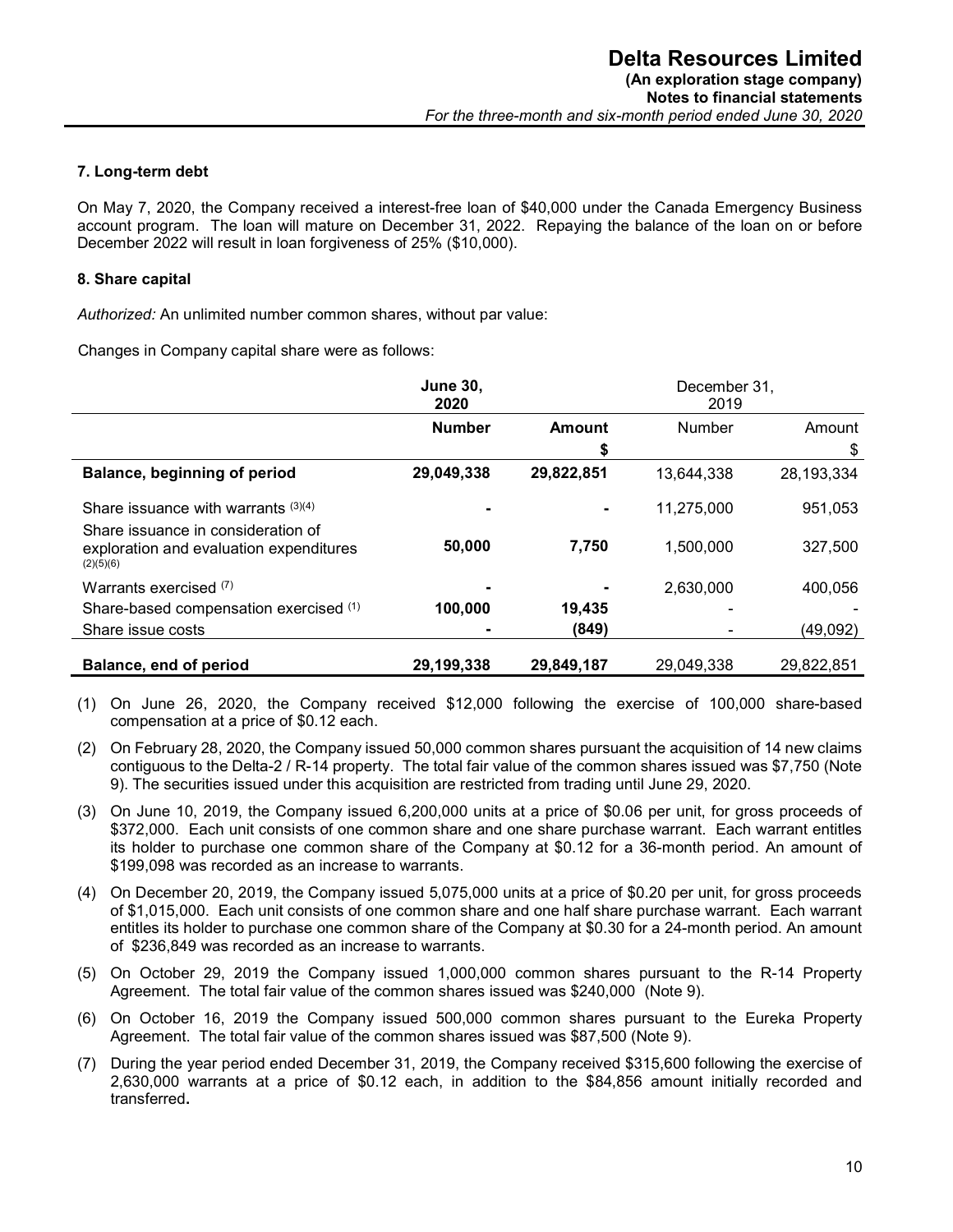# **8. Share capital – Cont'd**

# **Warrants issued and outstanding**

Changes in share purchase warrants were as follows:

|                                                   | <b>June 30,</b><br>2020     |                                                  |                       | December 31,<br>2019                             |
|---------------------------------------------------|-----------------------------|--------------------------------------------------|-----------------------|--------------------------------------------------|
|                                                   | Number of<br>warrants       | <b>Weighted Average</b><br><b>Exercise Price</b> | Number of<br>warrants | <b>Weighted Average</b><br><b>Exercise Price</b> |
| Balance, beginning of period<br>$Issued$ $(1)(2)$ | 6,107,500<br>$\blacksquare$ | 0.19                                             | 8,737,500             | 0.17                                             |
| Warrants exercised                                | $\blacksquare$              | ۰                                                | (2,630,000)           | 0.12                                             |
| Expired unexercised                               | $\blacksquare$              |                                                  | ۰                     |                                                  |
| Balance, end of period                            | 6,107,500                   | 0.19                                             | 6.107.500             | 0.19                                             |

(1) On December 20, 2019, the Company issued 2,537,500 warrants as part of the private placement on that day. Each warrant entitles its holder to purchase one common share of the Company at \$0.30. The fair value of the warrants was \$236,849, based on the Black-Scholes option pricing model with the following assumptions: average risk-free rate of 1.65%, average expected life of 24 months, expected volatility of 94% and no expected dividends.

(2) On June 10, 2019, the Company issued 6,200,000 warrants as part of the private placement on that day. Each warrant entitles its holder to purchase one common share of the Company at \$0.12. The fair value of the warrants was \$199,098, based on the Black-Scholes option pricing model with the following assumptions: average risk-free rate of 1.42%, average expected life of 36 months, expected volatility of 177% and no expected dividends.

At June 30, 2020, the following exercisable warrants were outstanding:

| <b>Warrants</b> | <b>Price</b> | <b>Expiry</b>     |
|-----------------|--------------|-------------------|
| 2,537,500       | 0.30         | December 20, 2021 |
| 3,570,000       | 0.12         | June 10, 2022     |
| 6,107,500       | 0.19         |                   |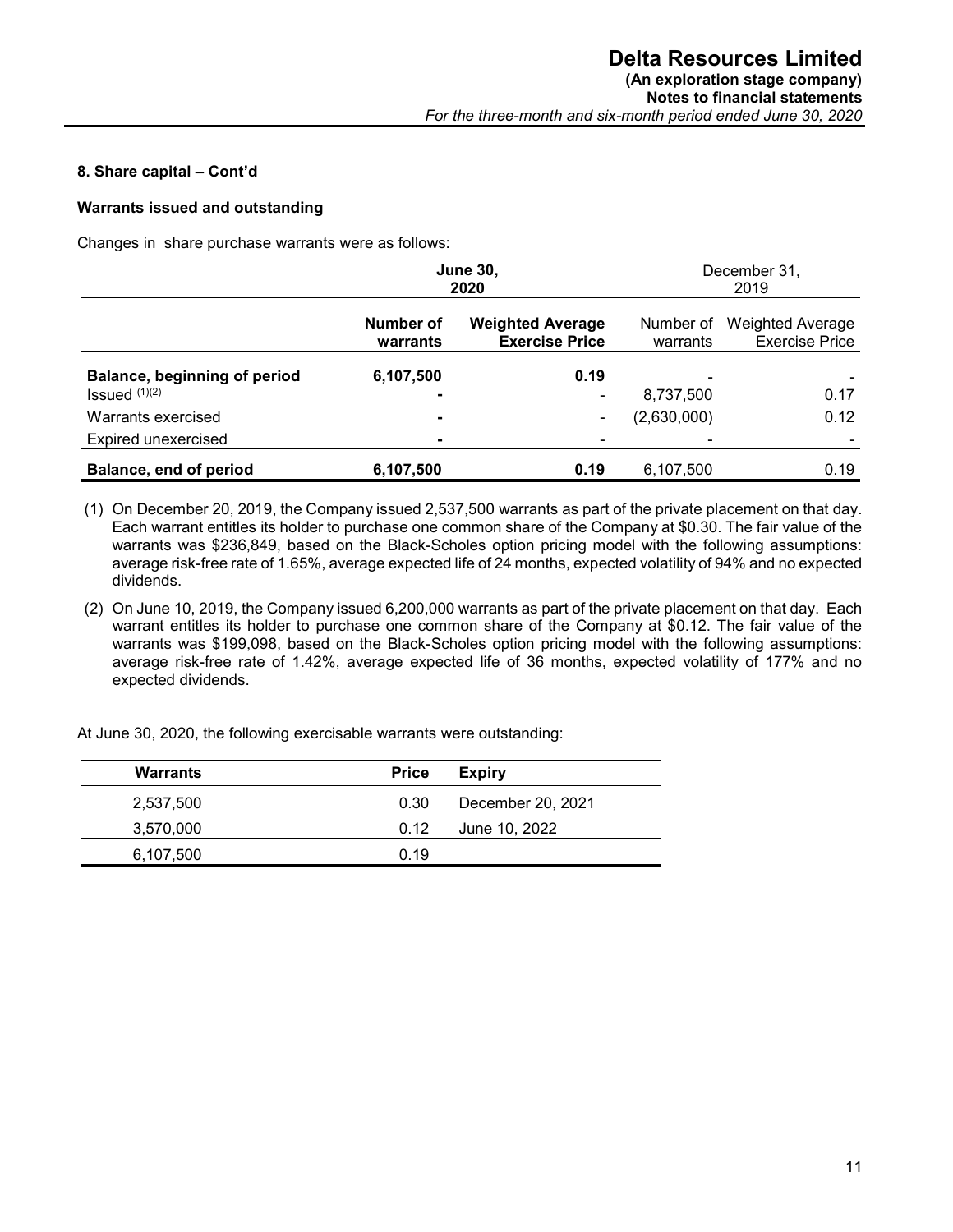#### **8. Share capital – Cont'd**

#### **Broker warrants issued and outstanding**

Changes in broker warrants were as follows:

|                                                           | <b>June 30,</b><br>2020      |                                                  |                              | December 31,<br>2019                             |
|-----------------------------------------------------------|------------------------------|--------------------------------------------------|------------------------------|--------------------------------------------------|
|                                                           | Number of<br>broker warrants | <b>Weighted Average</b><br><b>Exercise Price</b> | Number of<br>broker warrants | <b>Weighted Average</b><br><b>Exercise Price</b> |
| Balance, beginning of<br>period<br>Is sued <sup>(1)</sup> | 80,000<br>$\blacksquare$     | 0.20                                             | 80,000                       | 0.20                                             |
| Balance, end of period                                    | 80,000                       | 0.20                                             | 80,000                       | 0.20                                             |

(1) On December 20, 2019, the Company issued 80,000 broker warrants as part of the private placement on that day. Each warrant entitles its holder to purchase one common share of the Company at \$0.20. The fair value of the warrants was \$9,270, based on the Black-Scholes option pricing model with the following assumptions: average risk-free rate of 1.65%, average expected life of 24 months, expected volatility of 94% and no expected dividends.

At June 30, 2020, the following exercisable broker warrants were outstanding:

| <b>Broker warrants</b> | <b>Price</b> | Expiry            |
|------------------------|--------------|-------------------|
| 80,000                 | 0.20         | December 20, 2021 |
| 80,000                 | በ 20         |                   |

#### **Share-based compensation**

A summary of the status of the Company's stock option plan as of June 30 is as follows:

|                                 | <b>June 30,</b><br>2020 |                                                  | December 31<br>2019  |                                                  |
|---------------------------------|-------------------------|--------------------------------------------------|----------------------|--------------------------------------------------|
|                                 | Number of<br>options    | <b>Weighted Average</b><br><b>Exercise Price</b> | Number of<br>options | <b>Weighted Average</b><br><b>Exercise Price</b> |
| Balance, beginning of<br>period | 1,815,000               | 0.24                                             | 1,050,000            | 0.35                                             |
| Issued $(2)(3)$                 |                         |                                                  | 925,000              | 0.11                                             |
| Exercised <sup>(1)</sup>        | (100, 000)              | 0,12                                             | ۰                    |                                                  |
| Expired unexercised             | (375,000)               | 0,31                                             | (160,000)            | 0.34                                             |
| Balance, end of period          | 1,340,000               | 0.23                                             | 1,815,000            | 0.24                                             |

(1) On June 26, 2020, the Company received \$12,000 following the exercise of 100,000 share-based compensation at a price of \$0.12 each.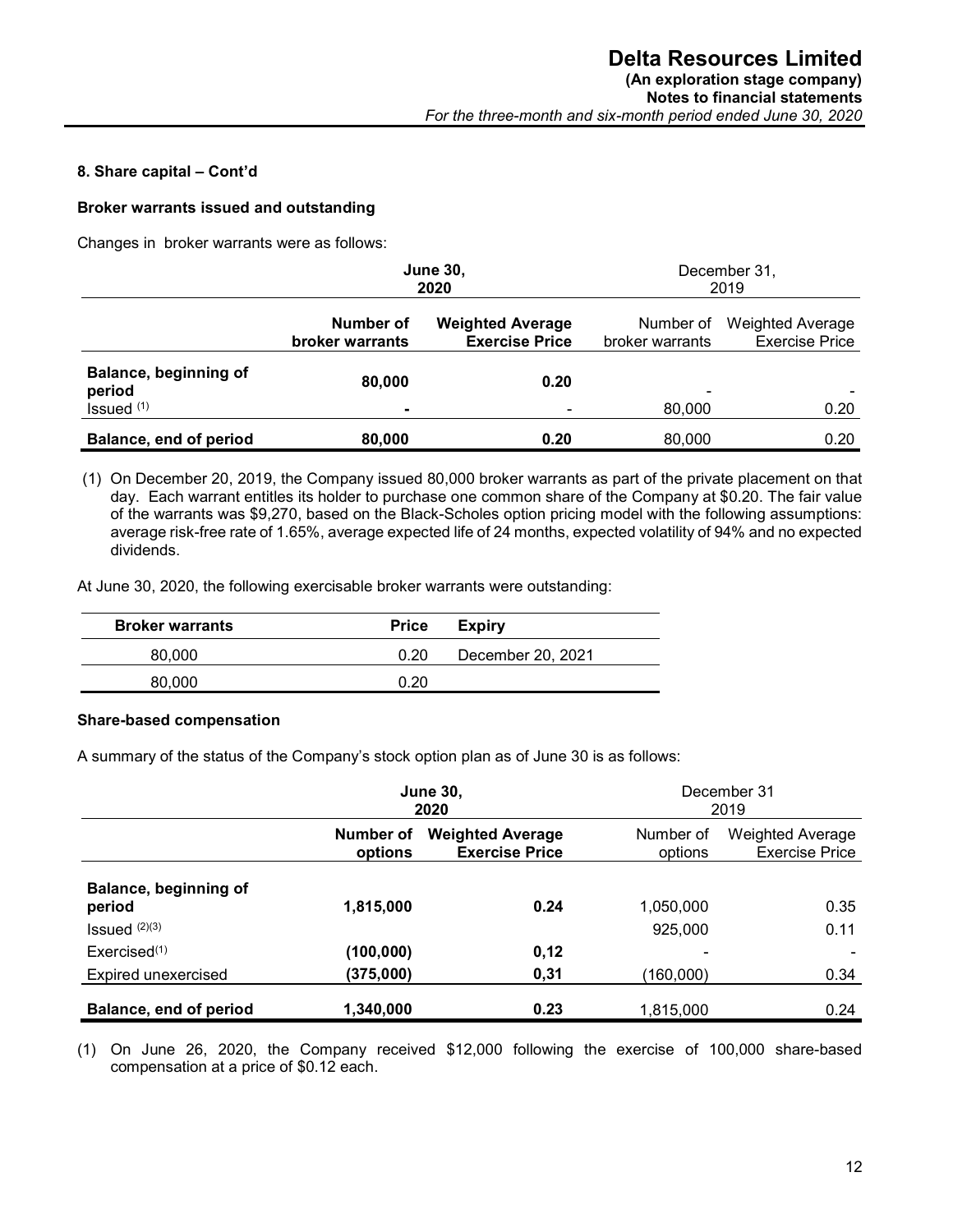#### **8. Share capital – Cont'd**

#### **Share-based compensation – Cont'd**

- (2) On July 8, 2019, the Company granted 200,000 stock options to an officer at an exercise price of \$0.13 per common share expiring July 8, 2024. The fair value of these options was \$22,753 based on the Black-Scholes option pricing model all vesting immediately and based on the following assumptions: risk-free rate of 1,57%, life of 5 years, expected volatility of 114% and no expected dividends.
- (3) On July 3, 2019, the Company granted 725,000 stock options to directors and officers at an exercise price of \$0.11 per common share expiring July 4, 2024. The fair value of these options was \$64,166 based on the Black-Scholes option pricing model all vesting immediately and based on the following assumptions: risk-free rate of 1,41%, life of 5 years, expected volatility of 114% and no expected dividends.

At June 30, 2020, the following exercisable stock options were outstanding:

| <b>Options</b> | <b>Exercisable</b> | <b>Price</b> | Expiry            |
|----------------|--------------------|--------------|-------------------|
| 235,000        | 235,000            | 0.50         | July 10, 2020     |
| 280,000        | 280,000            | 0.32         | September 8, 2021 |
| 625,000        | 625,000            | 0.11         | July 4, 2024      |
| 200,000        | 200,000            | 0.13         | July 8, 2024      |
| 1,340,000      | 1,340,000          |              |                   |

#### **9. Accumulated Expenditures on Mining properties**

|                                      | <b>Bellechase</b> | Julian         | $R-14$     | <b>Eureka</b>  | Total      |
|--------------------------------------|-------------------|----------------|------------|----------------|------------|
| Balance, December 31, 2019           | 20,137,759        |                | 306,605    | 297.068        | 20,741,432 |
| <b>Addition</b>                      | 258               | $\blacksquare$ | 373,174    | 39,328         | 412,760    |
| Tax credits and credits on<br>duties | (78)              |                | (117, 053) | ۰              | (117, 131) |
| <b>Disposal</b>                      | (10,000)          |                | ٠          | $\blacksquare$ | (10,000)   |
| Change during the period             | (9,820)           | ۰              | 256,121    | 39,328         | 285,629    |
| <b>Balance, June 30, 2020</b>        | 20,127,939        | ۰              | 562,726    | 336,396        | 21,027,061 |

|                                   | <b>Bellechase</b> | Julian    | $R-14$         | Eureka | Total      |
|-----------------------------------|-------------------|-----------|----------------|--------|------------|
| Balance, December 31, 2018        | 20,122,689        | 224,581   |                |        | 20,347,270 |
| Addition                          |                   |           | $\blacksquare$ |        |            |
| Tax credits and credits on duties | (576)             |           | -              |        | (576)      |
| Write-off                         |                   | (224,581) | ۰              |        | (224, 581) |
| Change during the period          | (499)             | (224,581) |                |        | (225,080)  |
| Balance, June 30, 2019            | 20,122,190        |           |                |        | 20,122,190 |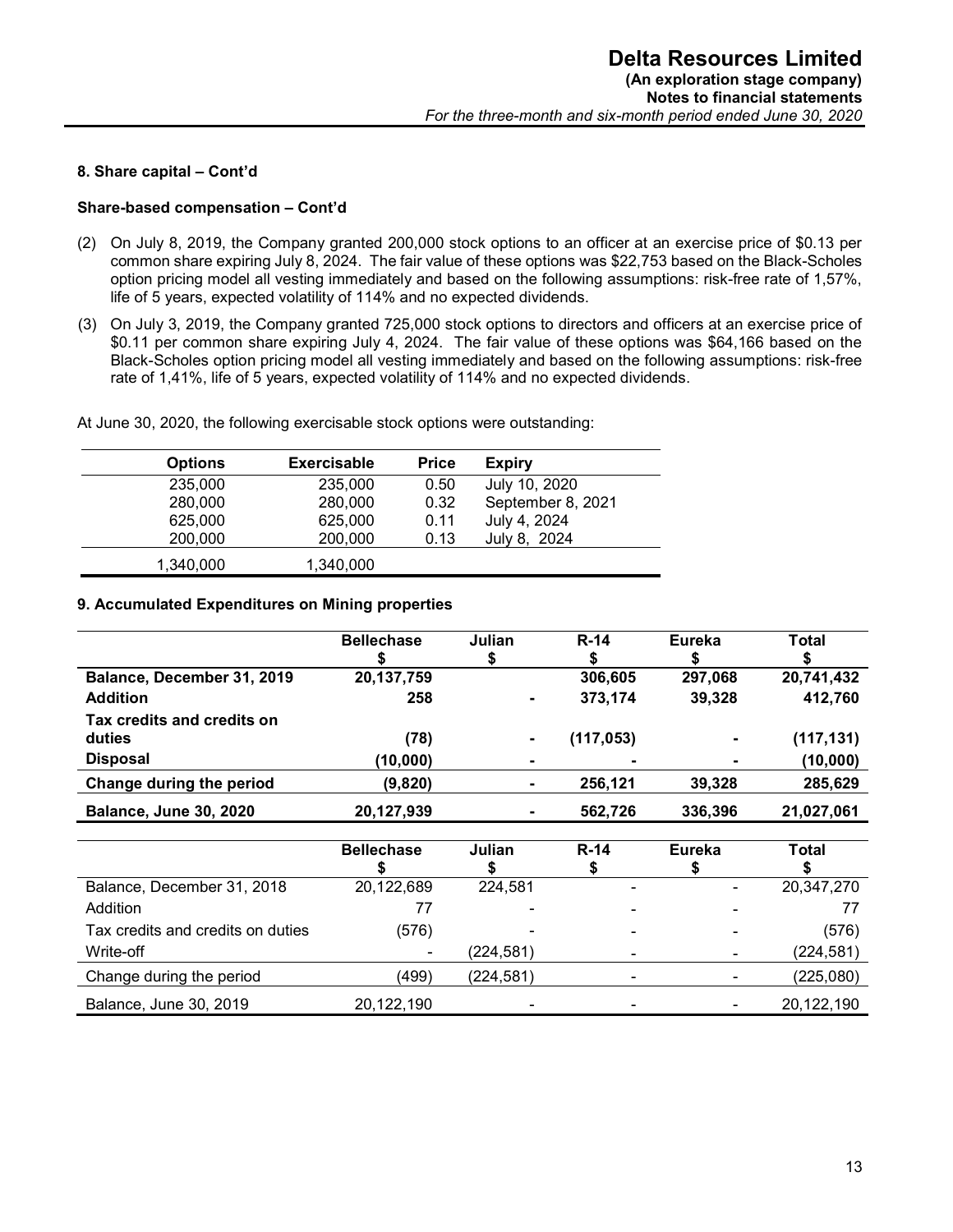# **9. Accumulated Expenditures on Mining properties – Cont'd**

#### **Bellechasse Property**

In January, 2020, the Company announced that it has signed a Letter of Intent ("LOI") with Yorkton Ventures Inc. ("Yorkton") for the sale of its interest in the Bellechasse-Timmins property (the "Property") and associated claims in southeastern Quebec for \$1,700,000 subject to a 60 day due diligence period (the "Due Diligence Period").

The agreement is subject to Yorkton completing a legal, technical and environmental due diligence on the Property. If the due diligence is not satisfactory to Yorkton at its sole discretion, they shall have the right to terminate the LOI.

Proposed Terms of the Agreement:

To acquire a 100% interest in the Property, Yorkton will:

- Make a \$100,000 cash payment within 10 days of signing of a definitive agreement (condition fulfield),
- Make a \$250,000 cash payment within 90 days after signing of a definitive agreement,
- Make a \$350,000 cash payment within 180 days after signing of a definitive agreement,
- Make a \$450,000 cash payment within 270 days after signing of a definitive agreement
- Make a \$550,000 cash payment within 360 days after signing of a definitive agreement

Yorkton will also commit to paying Delta a gold royalty of I% NSR on any and all commercial production of gold. Yorkton may re-purchase 0.5% of the NSR for \$1 Million at anytime.

In March 2020, Yorkton signed an amending agreement requesting an additional 15 day delay (starting May 5<sup>th</sup>, 2020) to complete and finalize the definitive agreement. Yorkon agree to pay Delta a \$10,000.00 non-refundable deposit to preserve the exclusivity rights to the Bellechasse property.

In July, 2020, the definitive agreement described above has been signed by both parties.

The property now consists of approximately 138 (2019 – 137) claims for a total of 5,053 (2019 – 4,989) hectares.

#### **Delta 2 / R-14 Property**

On October 17, 2019, the Company announced the signing of an exclusive agreement to acquire a 100% interest in the Delta 2 / R-14 Gold Property in the Chibougamau Mining District of Quebec.

The terms of the agreement are as follows:

| <b>Anniversary Date</b> | <b>Cash Payment</b> | <b>Share Payment</b>          | <b>Work Commitment</b> |
|-------------------------|---------------------|-------------------------------|------------------------|
| On signing              | \$0                 | 1,000,000<br>(already issued) | n.a.                   |
| 12 months               | \$25,000            | 800,000                       | \$0                    |
| 24 months               | \$50,000            | 800,000                       | \$300,000              |
| 36 months               | \$100,000           | 700,000                       | \$700,000              |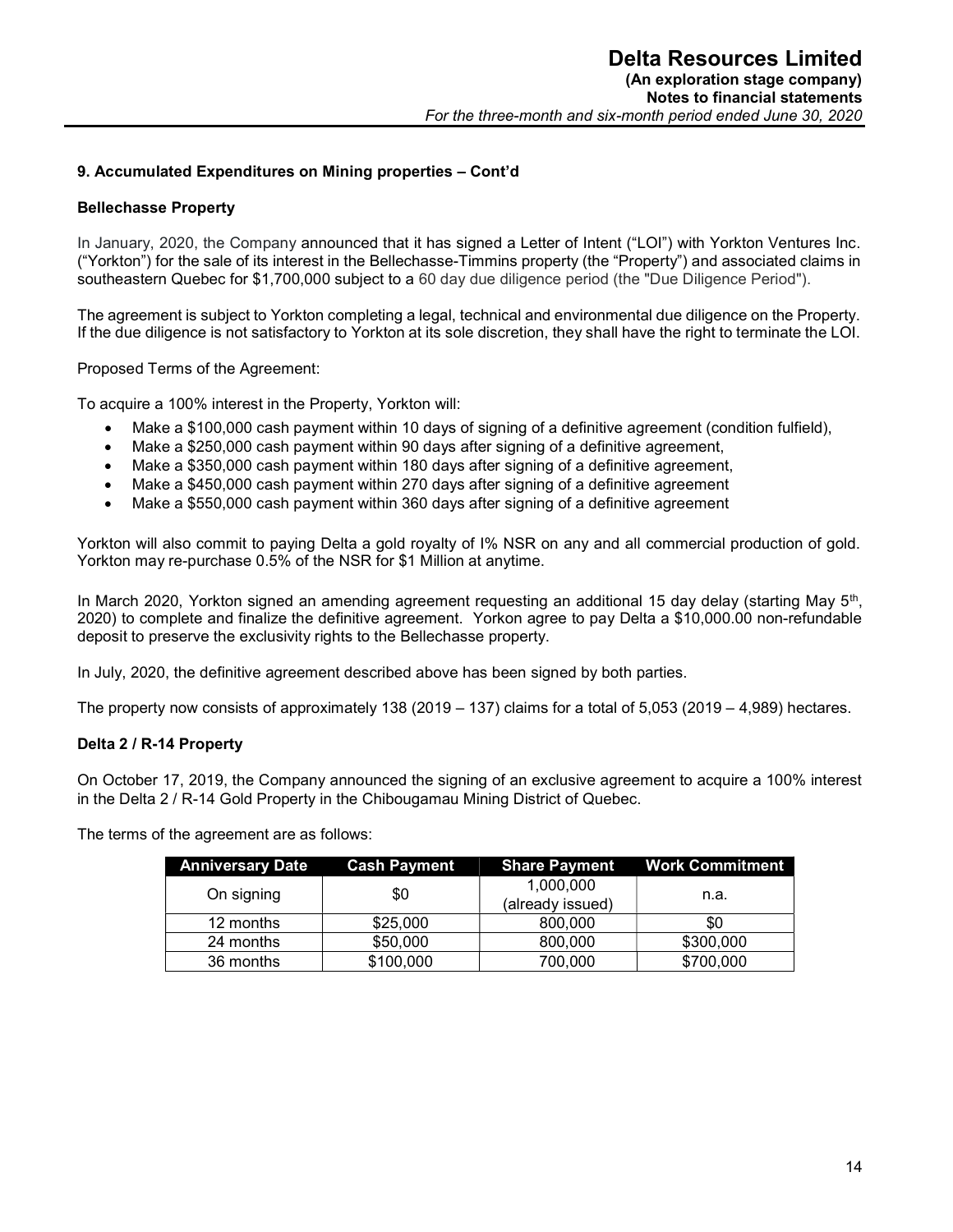#### **9. Accumulated Expenditures on Mining properties – Cont'd**

- The vendor holds a 2.0% NSR Royalty on the claims (except on the 41 legacy claims listed below). Delta may buy back 1.0% at any time for \$1,000,000.
- 41 legacy claims are subject to a 1.5% NSR Royalty. Delta has the option to purchase 0.75% of this NSR for \$500,000.

In February 2020, Delta has acquired 14 new claims contiguous to the Delta-2 / R-14 property, covering approximately 880 hectares. The terms of the agreement with Multi-Resources Boreal include a one-time payment of \$5,000.00 and the issuance of 50,000 shares for a 100% interest in the claims. Delta also grants a 2% NSR to Multi-Resources Boreal with an option for Delta to buy back a 1% NSR at anytime for \$1,000,000.

On May 20, 2020, Delta announced the addition, through staking, of an additional 30 claims, covering 1,669 hectares.

The property now consists of 303 contiguous mining claims covering a total area of 16,488.05 hectares.

## **Delta-1 / Eureka Property**

On October 3, 2019 the Company announced the signing of an exclusive agreement to acquire a 100% interest in the new Eureka gold Discovery in the Thunder Bay Mining District of Ontario.

| <b>Anniversary Date</b> | <b>Cash Payment</b> | <b>Share Payment</b> | <b>Work Commitment</b> |
|-------------------------|---------------------|----------------------|------------------------|
|                         | \$25,000            | 500,000              |                        |
| On signing              | (already paid)      | (already issued)     | n.a.                   |
| 12 months               | \$25,000            | 500,000              | \$200,000              |
| 24 months               | \$50,000            | \$50,000*            | \$500,000              |
| 36 months               | \$75,000            | \$50,000*            | \$1,000,000            |
| 48 months               | \$150,000           | n.a.                 |                        |

The terms of the agreement are as follows:

\*Amount payable in shares to a maximum of 500,000 shares

- The vendor holds a 1.75% NSR Royalty on the claims. Delta may buy back the first 0.75% at any time for seven years after the effective date of the agreement for \$500,000 and the remaining 1% Royalty at any time after the first 0.75% is purchased for \$4,000,000.
- Five legacy claims of the property are also subject to NSR Royalties ranging from 0.5% to 1% from an underlying agreement. Delta has the option to purchase 50% of this NSR for the sum of \$50,000.
- The agreement also includes advanced royalty payments starting 7 years after the effective date of the agreement.

In December 2019, the Company signed an agreement with the Ontario Exploration Corporation (**the "OEC"**) to buy back a NSR of up to 1% on its Eureka property in the Thunder Bay District, Ontario. Under the terms of the agreement, Delta now has the exclusive right to purchase 50% of the OEC NSR at Eureka by paying the OEC the sum of \$50,000 payable as follows:

- Payment of \$15,000 before December 31, 2019 (already paid);
- Payment of \$35,000 before May 31<sup>st</sup>, 2021.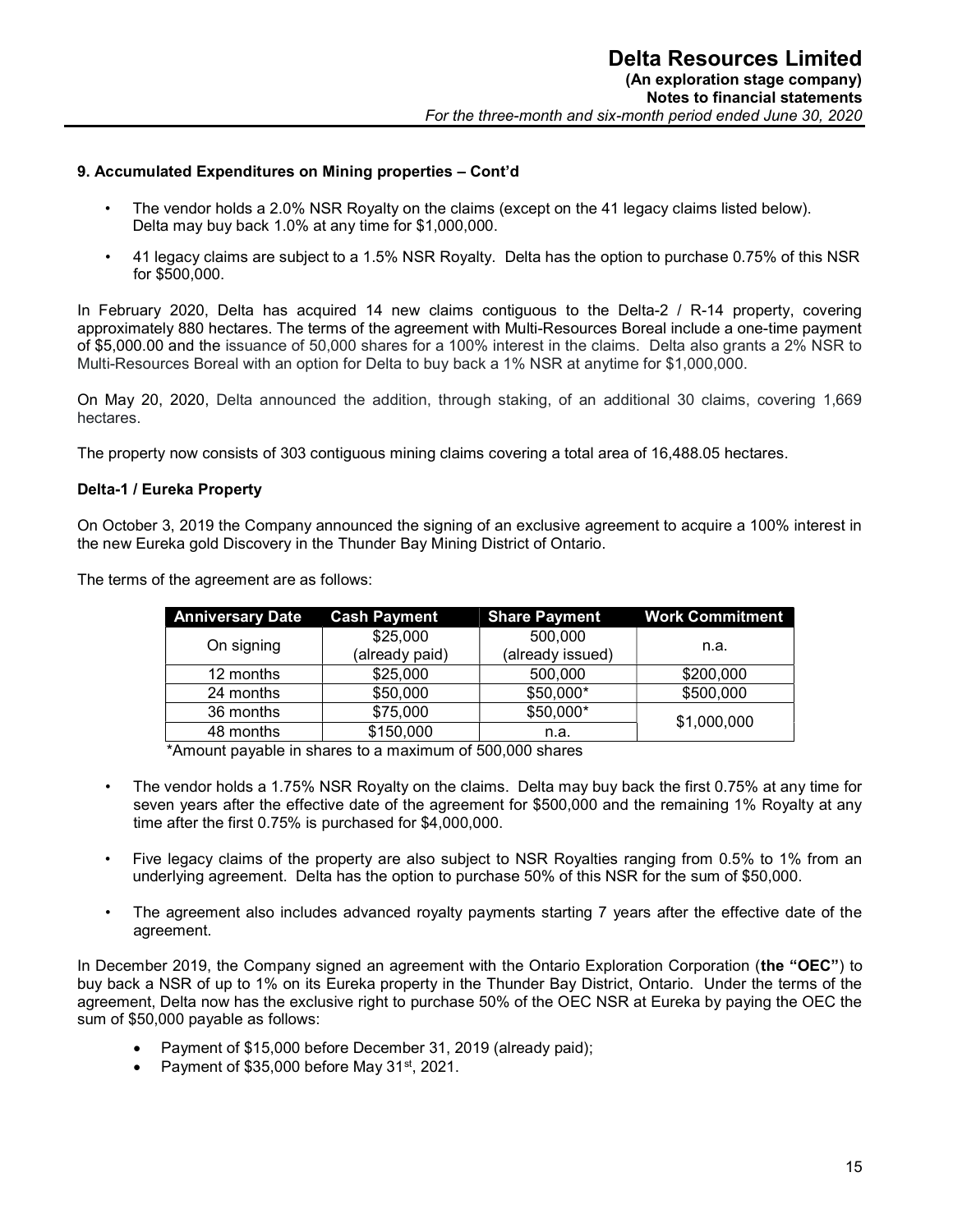#### **9. Accumulated Expenditures on Mining properties – Cont'd**

Once Delta exercises its right to buyback the first 50% of the OEC NSR, Delta shall have the right to purchase the second 50% tranche at anytime by paying the OEC an additional \$50,000. Following the purchase of the second 50% tranche, Delta will have purchased the entire NSR Royalty currently owned by the OEC on the Eureka Property.

The OEC currently owns between 0.5% and 1.0% NSR royalty on certain claims of the Eureka property. More specifically, the OEC owns a 1.0% NSR on the claims covering the Eureka Gold prospect, Matawin and Kaspar gold occurrences and a 0.5% NSR on the claims surrounding the Kaspar occurrence.

The property now consists of 245 contiguous unpatented mining claims covering a total area of 4,495 hectares

#### **10. Complementary information related to cash flows**

**Net change in non-cash operating working capital items:** 

|                                          | For the three-month<br><b>Period ended</b><br><b>June 30,</b> |            | For the six-month<br><b>Period ended</b><br><b>June 30,</b> |            |
|------------------------------------------|---------------------------------------------------------------|------------|-------------------------------------------------------------|------------|
|                                          | 2020                                                          | 2019       | 2020                                                        | 2019<br>\$ |
| Sales tax receivable                     | 16.251                                                        | 6.351      | 28.640                                                      | 4,665      |
| Prepaid expenses                         | (31, 847)                                                     | 5.676      | (23, 496)                                                   | 3,358      |
| Accounts payable and accrued liabilities | (27, 974)                                                     | (285,613)  | (2,846)                                                     | (277,965   |
|                                          | (43, 570)                                                     | (273, 586) | 2.298                                                       | (269.942)  |

#### **11. Related party transactions**

During the six-month period ended June 30, 2020, the Company incurred professional fees in the amount of \$30,000 (2019 - Nil), to 9132-8757 Quebec Inc., a company owned by Frank Candido, the former President (now Chairman and Vice-President of Corporate Communications) of the Company. In relation with these transactions no amount was payable as at June 30, 2020 (2019 - Nil).

During the six-month period ended June 30, 2020, the Company incurred professional fees in the amount of \$20,863 (2019 - \$11,900), to Nathalie Laurin, the Chief Financial Officer of the Company. In relation with these transactions, \$1,130 was payable as at June 30, 2020 (2019 - \$1,817).

During the six-month period ended June 30, 2020, the Company incurred professional fees in the amount of \$6,942 and exploration and evaluation expenditures in the amount of \$77,534, to 7529449 Canada Inc., a company owned by Michel Chapdelaine, the Vice President Exploration and Chief Operating Officer of the Company. In relation with these transactions, an amount of \$24,697 was accrued as at June 30, 2020.

The transactions are in the normal course of operations and are measured at the exchange amount, which is the amount of consideration established and agreed by the related parties.

The following table reflects the remuneration of André C. Tessier, Chief Executive Officer and President of the Company:

|                              | <b>June 30,</b> | <b>June 30,</b> |
|------------------------------|-----------------|-----------------|
|                              | 2020            | 2019            |
|                              |                 | \$              |
| Salaries and fringe benefits | 40,379          | -               |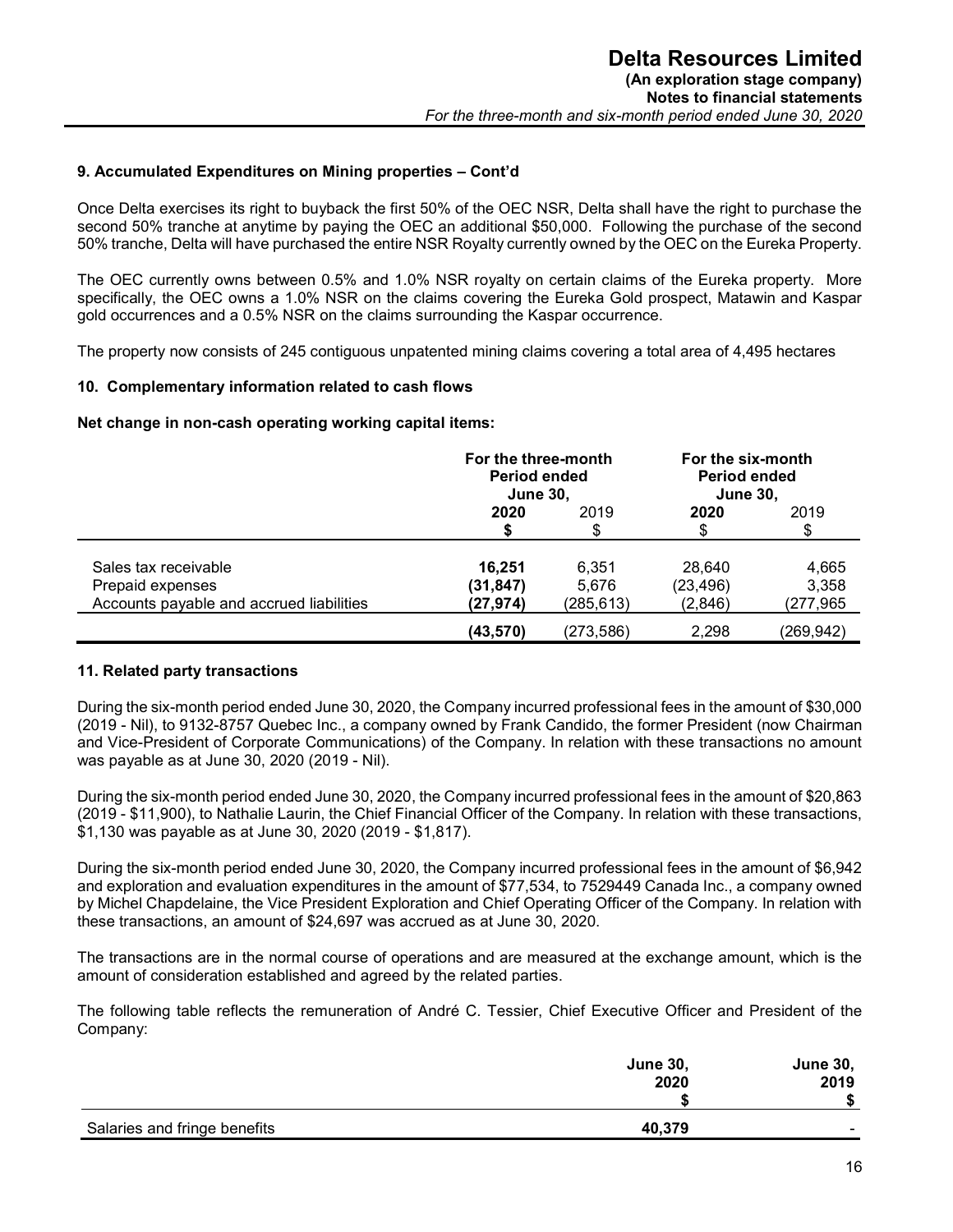# **12. Commitments**

In January 2020, Delta has retained MI3 Communications Financières Inc. ("MI3") to provide communication services on behalf of the Company in Eastern Canada. These services include, but are not limited to, communication of all news releases and information on the Company, including technical notes, posting on social medias, and assisting the Company at PR roadshows across 14 cities in eastern Canada. The agreement is for a period of 12 months and as consideration for these services, the Company has agreed to pay \$36,000 to MI3 in a single payment.

In September 2019, the Company signed a lease contract for its Chibougamau office, expiring in September 2020. Minimum payments, totaling \$12,600, are solely comprised of payments to be made over the next 12 months.

The Company will not required to spend any amount in 2020 to maintain the claims on the properties, due to the exceptional circumstances surrounding the COVID-19 pandemic, the Ministry of Energy and Natural Resources and the Ontario Ministry of Energy, Northern Development and Mine announced the term suspension of all claims currently in force in Québec for a 12-month period effective on April 9<sup>th</sup>, 2020.

In addition, the Company has the following royalty commitments resulting from past transactions:

- Net profit royalty of 5% on net profits greater than \$250,000 for 4 claims acquired from La Société Minière Colmo.
- Net smelter royalty of 2% for 26 claims acquired from a prospector in 2010.

#### **13. Fair value**

For certain of the Company's financial instruments, including cash, accounts receivable and other and accounts payable and accrued liabilities, their carrying amounts approximate fair value due to their immediate or short-term maturity.

The Company's financial instruments recorded at fair value require disclosure about how the fair value was determined based on significant levels of inputs described in the following hierarchy:

- Level 1 Quoted prices are available in active markets for identical assets or liabilities as of the reporting date. Active markets are those in which transactions occur in sufficient frequency and value to provide pricing information on an ongoing basis.
- Level 2 Pricing inputs are other than quoted prices in active markets included in Level 1. Prices of Level 2 are either directly or indirectly observable as of the reporting date. Level 2 valuations are based on inputs including quoted forward prices for commodities, time value and volatility factors, which can be substantially observed or corroborated in the marketplace.
- Level 3 Valuations in this level are those with inputs for the asset or liability that are not based on observable market data.

Cash has been measured using level 1 inputs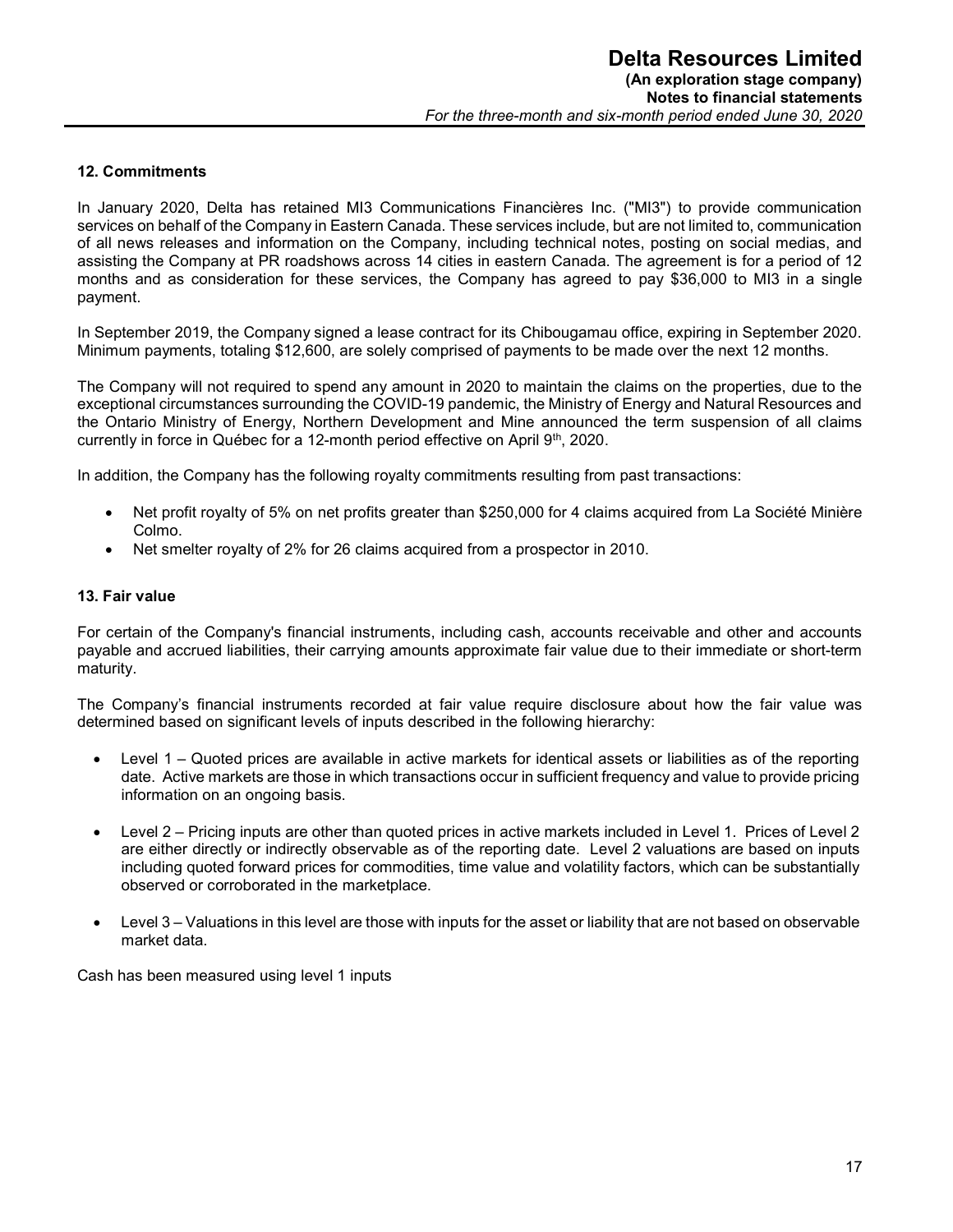#### **14. Capital management**

The Company defines capital as shareholders' equity. The Company's objectives when managing capital are to:

- ensure sufficient liquidity to support its financial obligations and execute its operating and strategic plans;
- maintain financial capacity and access to capital to support future development of the business while taking into consideration current and future industry, market and economic risks and conditions; and
- utilize short term funding sources to manage its working capital requirements.

The Company has no externally imposed restrictions on capital.

#### **15. Loss per share**

*(a) Basic loss per share* 

Basic loss per share is computed by dividing net loss for a period by the weighted average number of common shares outstanding during that period.

*(b) Diluted loss per share* 

Diluted loss per share is computed by dividing net loss for a period by the diluted number of common shares. Diluted common shares includes the effects of instruments, such share options and warrants, which could cause the number of common shares outstanding to increase.

The Company reported a comprehensive loss for the years ended December 31, 2019 and 2018; the Company has accordingly presented basic and diluted loss per share, which are the same, on a single line in the statements of loss and comprehensive loss. Diluted loss per share did not include the effect of share purchase options and warrants as they were anti-dilutive.

#### **16. Financial instruments**

- a) Credit risk arises from cash which are composed of deposits with Canadian financial institutions. Further, the Company limits its credit risk to any individual counterparty. The Company's sales tax receivable consists primarily of Good and Service tax due from the Federal Government of Canada, Quebec sales tax and tax credits receivable due from the Ministry of Revenue of Quebec for current claims.
- b) Market risk is the risk that the fair value of future cash flows of a financial instrument will fluctuate because of changes in market prices and is comprised of three types of risk:
	- i) Interest rate risk arises because of changes in market interest rates. The Company's cash are subject to minimal risk in changes in value, have an original maturity of 90 days or less from the date of purchase, and are readily convertible into cash.
	- ii) Currency risk arises because of changes in foreign exchange rates. The Company is not exposed to such risk.
	- iii) Price risk the Company will be exposed to price risk with respect to commodity prices, specifically gold. Any future significant price declines could cause continued exploration and development to become uneconomical.
- c) Liquidity risk is the risk that the Company will not be able to meet its obligations as they become due. The Company's ability to continue as a going concern is dependent on management's ability to raise required funding through future equity issuances. The Company manages its liquidity risk by forecasting cash flows from operations and anticipating any investing and financing activities. Management and the Board of Directors are actively involved in the review, planning and approval of significant expenditures and commitments.